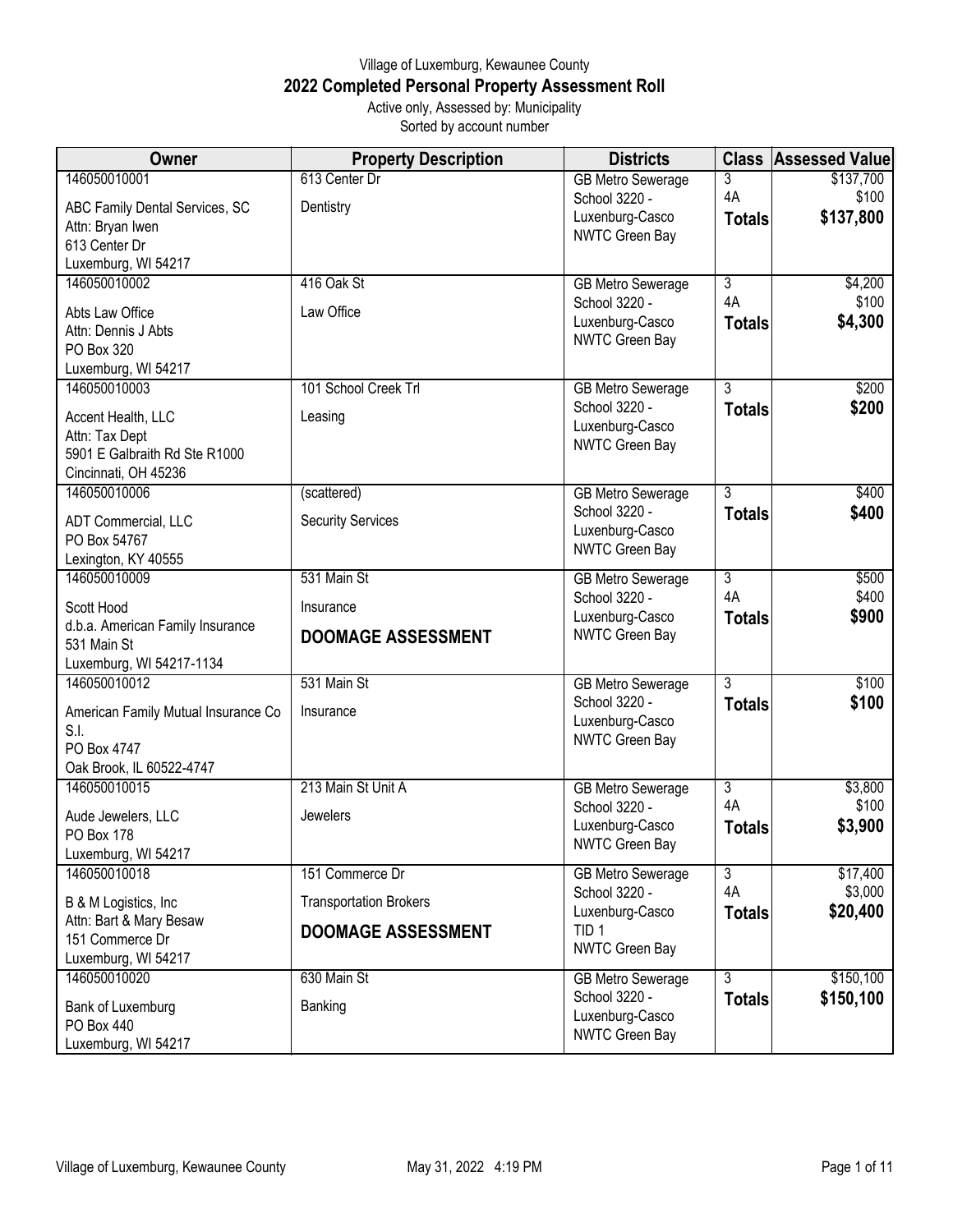| <b>Owner</b>                                                                                                     | <b>Property Description</b>                | <b>Districts</b>                                                               | <b>Class</b>              | <b>Assessed Value</b> |
|------------------------------------------------------------------------------------------------------------------|--------------------------------------------|--------------------------------------------------------------------------------|---------------------------|-----------------------|
| 146050010025<br>Baxter Healthcare Corp<br>Attn: Ryan LLC<br>PO Box 4900<br>Dept 313<br>Scottsdale, AZ 85261-4900 | 312 Maple St<br>Leasing                    | <b>GB Metro Sewerage</b><br>School 3220 -<br>Luxenburg-Casco<br>NWTC Green Bay | <b>Totals</b>             | \$800<br>\$800        |
| 146050010030                                                                                                     | 606 Center Dr                              | <b>GB Metro Sewerage</b>                                                       | $\overline{3}$            | \$7,300               |
| Lemens Hardware, Inc<br>Attn: Jim Lemmens<br>PO Box 126<br>Luxemburg, WI 54217-0126                              | Retail/Hrdwre<br><b>DOOMAGE ASSESSMENT</b> | School 3220 -<br>Luxenburg-Casco<br>NWTC Green Bay                             | 4A<br><b>Totals</b>       | \$2,200<br>\$9,500    |
| 146050010032                                                                                                     | 210 Center Dr                              | <b>GB Metro Sewerage</b>                                                       | $\overline{\overline{3}}$ | \$27,600              |
| Nicolet National Bank<br>111 N Washington St<br>Green Bay, WI 54301                                              | Banking                                    | School 3220 -<br>Luxenburg-Casco<br>TID <sub>1</sub><br>NWTC Green Bay         | 4A<br><b>Totals</b>       | \$600<br>\$28,200     |
| 146050010033                                                                                                     | 178 Center Dr                              | <b>GB Metro Sewerage</b>                                                       | $\overline{3}$            | \$6,100               |
| Bay Title and Abstract, Inc<br>345 S Monroe<br>Green Bay, WI 54301-4013                                          | <b>Title Company</b>                       | School 3220 -<br>Luxenburg-Casco<br>TID <sub>1</sub><br>NWTC Green Bay         | <b>Totals</b>             | \$6,100               |
| 146050010034                                                                                                     | 140 School Creek Trl Unit B                | <b>GB Metro Sewerage</b>                                                       | $\overline{3}$            | \$6,700               |
| <b>Bellin Memorial Hospital</b><br>d.b.a. BH Luxemburg FP 300.4250<br>PO Box 23400<br>Green Bay, WI 54305-3400   | <b>Health Care Clinic</b>                  | School 3220 -<br>Luxenburg-Casco<br>NWTC Green Bay                             | 4A<br><b>Totals</b>       | \$1,000<br>\$7,700    |
| 146050010037                                                                                                     | 195 Center Dr Unit 102                     | <b>GB Metro Sewerage</b>                                                       | 3                         | \$7,500               |
| <b>Bredael Family Chiropractic</b>                                                                               | Chiropractic Care                          | School 3220 -<br>Luxenburg-Casco                                               | 4A<br><b>Totals</b>       | \$2,100<br>\$9,600    |
| Attn: Bill Bredael<br>195 Center Dr # 102<br>Luxemburg, WI 54217                                                 | <b>DOOMAGE ASSESSMENT</b>                  | NWTC Green Bay                                                                 |                           |                       |
| 146050010039                                                                                                     | 407 Elm St                                 | <b>GB Metro Sewerage</b><br>School 3220 -                                      | 3<br>4A                   | \$2,400<br>\$100      |
| Scotty's, LLC<br>619 Main St<br>Luxemburg, WI 54217-1125                                                         | Bar & Grill                                | Luxenburg-Casco<br>NWTC Green Bay                                              | <b>Totals</b>             | \$2,500               |
| 146050010040                                                                                                     | 525 Main St                                | <b>GB Metro Sewerage</b>                                                       | 4A                        | \$3,700               |
| The Farm House & Grill                                                                                           | Bar & Grill                                | School 3220 -<br>Luxenburg-Casco                                               | <b>Totals</b>             | \$3,700               |
| Attn: Michael Heguet<br>PO Box 315<br>Luxemburg, WI 54217                                                        | <b>DOOMAGE ASSESSMENT</b>                  | NWTC Green Bay                                                                 |                           |                       |
| 146050010045                                                                                                     | 201 Main St                                | <b>GB Metro Sewerage</b>                                                       | $\overline{3}$            | \$300                 |
| The Clipper<br>Attn: Stuebs, Laura A<br>N6912 Crevice Rd<br>Casco, WI 54205                                      | <b>Barber Shop</b>                         | School 3220 -<br>Luxenburg-Casco<br>NWTC Green Bay                             | 4A<br><b>Totals</b>       | \$100<br>\$400        |
| 146050010046                                                                                                     | 105 School Creek Trl                       | <b>GB Metro Sewerage</b>                                                       | $\overline{3}$            | \$3,100               |
| The Coca-Cola Company<br>Attn: Fountain Property Tax- NAT 8<br>PO Box 1734<br>Atlanta, GA 30301                  | Leasing                                    | School 3220 -<br>Luxenburg-Casco<br>NWTC Green Bay                             | <b>Totals</b>             | \$3,100               |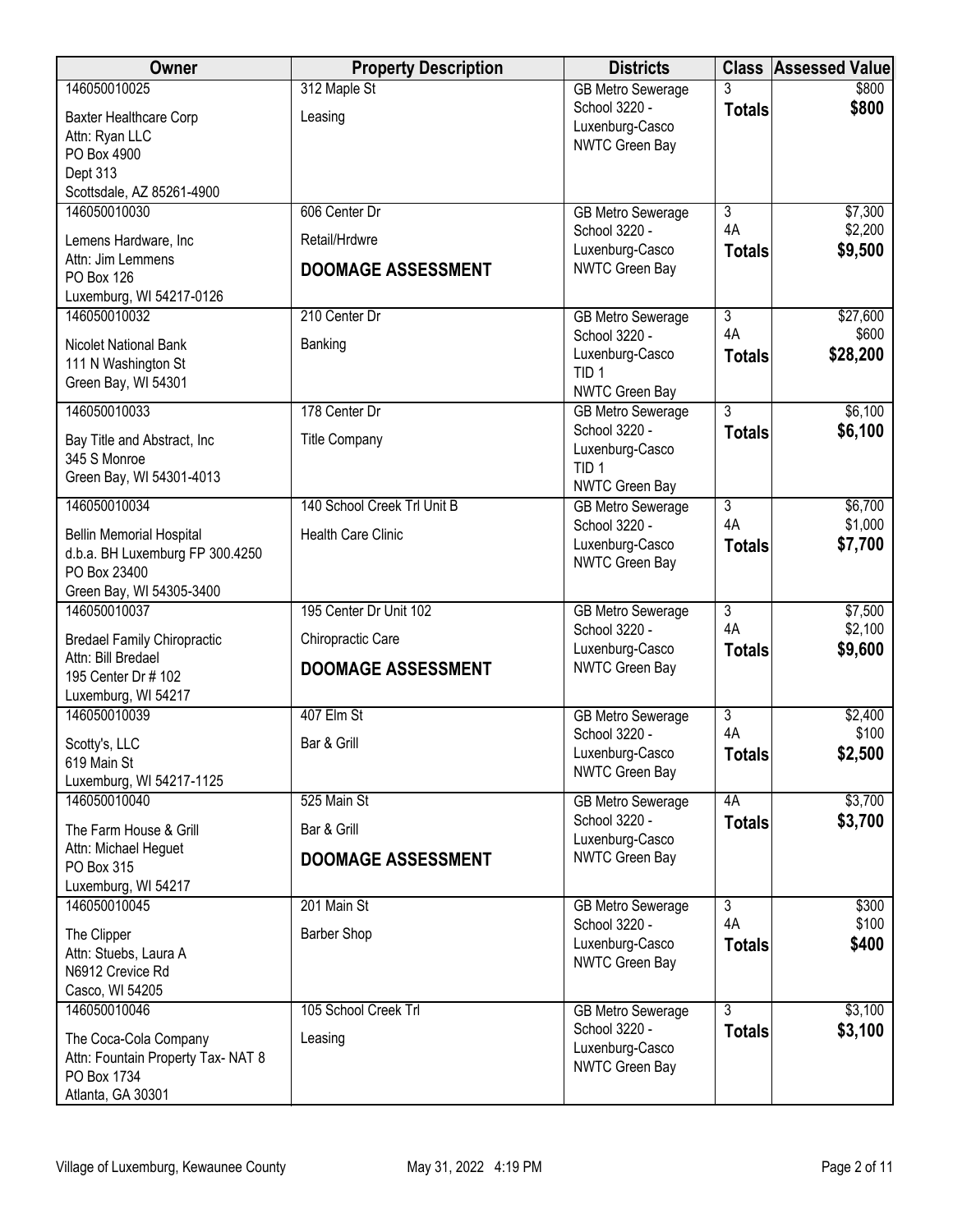| 146050010052<br>151 Commerce Dr<br>\$2,500<br><b>GB Metro Sewerage</b><br>School 3220 -<br>\$2,500<br><b>Totals</b><br>Law Office<br>Dalebroux Law Office<br>Luxenburg-Casco<br>Attn: Troy C Dalebroux<br>TID <sub>1</sub><br>PO Box 39<br>NWTC Green Bay<br>Luxemburg, WI 54217<br>146050010053<br>120 Commerce Dr<br>$\overline{3}$<br>\$19,900<br><b>GB Metro Sewerage</b><br>4A<br>\$600<br>School 3220 -<br>Day Care<br>Day By Day Discoveries Childcare<br>\$20,500<br>Luxenburg-Casco<br><b>Totals</b><br>Services, LLC<br>TID <sub>1</sub><br>Attn: Coleen Blizel<br>NWTC Green Bay<br>120 Commerce Dr<br>Luxemburg, WI 54217<br>$\overline{3}$<br>\$3,500<br>146050010055<br>112 Prairie Ln<br><b>GB Metro Sewerage</b><br>School 3220 -<br>\$3,500<br><b>Totals</b><br>Auto Repair<br>Kare Auto, LLC<br>Luxenburg-Casco<br>112 Prairie Ln<br>NWTC Green Bay<br>Luxemburg, WI 54217<br>206 Willow St<br>$\overline{3}$<br>\$1,000<br>146050010060<br><b>GB Metro Sewerage</b><br>\$1,000<br>School 3220 -<br><b>Totals</b><br>Bar & Grill<br>Augies Bar & Grill<br>Luxenburg-Casco<br>Attn: Lee J Derenne<br><b>NWTC Green Bay</b><br>206 Willow St<br>Luxemburg, WI 54217<br>146050010064<br>$\overline{3}$<br>\$6,500<br><b>GB Metro Sewerage</b><br>(scattered)<br>School 3220 -<br>\$6,500<br><b>Totals</b><br>Satellite TV<br>DirecTV, LLC<br>Luxenburg-Casco<br>Attn: Kroll, LLC<br>NWTC Green Bay<br>PO Box 2789<br>Addison, TX 75001<br>\$7,700<br>146050010066<br>(scattered)<br><b>GB Metro Sewerage</b><br>4A<br>School 3220 -<br>\$7,700<br><b>Totals</b><br>Satellite TV<br>DISH Network, LLC<br>Luxenburg-Casco<br>PO Box 6623<br>NWTC Green Bay<br>Englewood, CO 80155<br>146050010080<br>112 Main St<br>$\overline{3}$<br>\$8,200<br><b>GB Metro Sewerage</b><br>4A<br>\$100<br>School 3220 -<br>El Mariachi Market<br>Retail<br>Luxenburg-Casco<br>\$8,300<br><b>Totals</b><br>Attn: Gaspar Gonzalez<br><b>NWTC Green Bay</b><br>4814 Isabella Cir<br>Hobart, WI 54155<br>$\overline{3}$<br>146050010110<br>413 Cedar St<br>\$14,400<br><b>GB Metro Sewerage</b><br>School 3220 -<br>\$14,400<br><b>Totals</b><br>Ellisville-Luxemburg Co-Op<br>Farmers Coop<br>Luxenburg-Casco<br>Attn: Zach Gilliame<br>NWTC Green Bay<br>PO Box 298<br>Luxemburg, WI 54217-0298<br>140 School Creek Trl<br>\$3,700<br>146050010115<br>$\overline{3}$<br><b>GB Metro Sewerage</b><br>4A<br>\$100<br>School 3220 -<br>Eye & Vision Clinics, SC<br>Optometry<br>\$3,800<br>Luxenburg-Casco<br><b>Totals</b><br>140 School Creek Trl<br>NWTC Green Bay<br>Luxemburg, WI 54217<br>146050010117<br>151 Center Dr<br>$\overline{3}$<br>\$131,900<br><b>GB Metro Sewerage</b><br>4A<br>School 3220 -<br>\$400<br>Family Dollar Stores of WI #31490<br>Retail<br>Luxenburg-Casco<br>\$132,300<br><b>Totals</b><br>PO Box 460389<br>NWTC Green Bay<br>Dept 120 | Owner             | <b>Property Description</b> | <b>Districts</b> | <b>Class Assessed Value</b> |
|-------------------------------------------------------------------------------------------------------------------------------------------------------------------------------------------------------------------------------------------------------------------------------------------------------------------------------------------------------------------------------------------------------------------------------------------------------------------------------------------------------------------------------------------------------------------------------------------------------------------------------------------------------------------------------------------------------------------------------------------------------------------------------------------------------------------------------------------------------------------------------------------------------------------------------------------------------------------------------------------------------------------------------------------------------------------------------------------------------------------------------------------------------------------------------------------------------------------------------------------------------------------------------------------------------------------------------------------------------------------------------------------------------------------------------------------------------------------------------------------------------------------------------------------------------------------------------------------------------------------------------------------------------------------------------------------------------------------------------------------------------------------------------------------------------------------------------------------------------------------------------------------------------------------------------------------------------------------------------------------------------------------------------------------------------------------------------------------------------------------------------------------------------------------------------------------------------------------------------------------------------------------------------------------------------------------------------------------------------------------------------------------------------------------------------------------------------------------------------------------------------------------------------------------------------------------------------------------------------------------------------------------------------------------------------------------------------------------------------------------------------------------------------------------------------------------------------------------------------------------|-------------------|-----------------------------|------------------|-----------------------------|
|                                                                                                                                                                                                                                                                                                                                                                                                                                                                                                                                                                                                                                                                                                                                                                                                                                                                                                                                                                                                                                                                                                                                                                                                                                                                                                                                                                                                                                                                                                                                                                                                                                                                                                                                                                                                                                                                                                                                                                                                                                                                                                                                                                                                                                                                                                                                                                                                                                                                                                                                                                                                                                                                                                                                                                                                                                                                   |                   |                             |                  |                             |
|                                                                                                                                                                                                                                                                                                                                                                                                                                                                                                                                                                                                                                                                                                                                                                                                                                                                                                                                                                                                                                                                                                                                                                                                                                                                                                                                                                                                                                                                                                                                                                                                                                                                                                                                                                                                                                                                                                                                                                                                                                                                                                                                                                                                                                                                                                                                                                                                                                                                                                                                                                                                                                                                                                                                                                                                                                                                   |                   |                             |                  |                             |
|                                                                                                                                                                                                                                                                                                                                                                                                                                                                                                                                                                                                                                                                                                                                                                                                                                                                                                                                                                                                                                                                                                                                                                                                                                                                                                                                                                                                                                                                                                                                                                                                                                                                                                                                                                                                                                                                                                                                                                                                                                                                                                                                                                                                                                                                                                                                                                                                                                                                                                                                                                                                                                                                                                                                                                                                                                                                   |                   |                             |                  |                             |
|                                                                                                                                                                                                                                                                                                                                                                                                                                                                                                                                                                                                                                                                                                                                                                                                                                                                                                                                                                                                                                                                                                                                                                                                                                                                                                                                                                                                                                                                                                                                                                                                                                                                                                                                                                                                                                                                                                                                                                                                                                                                                                                                                                                                                                                                                                                                                                                                                                                                                                                                                                                                                                                                                                                                                                                                                                                                   |                   |                             |                  |                             |
|                                                                                                                                                                                                                                                                                                                                                                                                                                                                                                                                                                                                                                                                                                                                                                                                                                                                                                                                                                                                                                                                                                                                                                                                                                                                                                                                                                                                                                                                                                                                                                                                                                                                                                                                                                                                                                                                                                                                                                                                                                                                                                                                                                                                                                                                                                                                                                                                                                                                                                                                                                                                                                                                                                                                                                                                                                                                   |                   |                             |                  |                             |
|                                                                                                                                                                                                                                                                                                                                                                                                                                                                                                                                                                                                                                                                                                                                                                                                                                                                                                                                                                                                                                                                                                                                                                                                                                                                                                                                                                                                                                                                                                                                                                                                                                                                                                                                                                                                                                                                                                                                                                                                                                                                                                                                                                                                                                                                                                                                                                                                                                                                                                                                                                                                                                                                                                                                                                                                                                                                   |                   |                             |                  |                             |
|                                                                                                                                                                                                                                                                                                                                                                                                                                                                                                                                                                                                                                                                                                                                                                                                                                                                                                                                                                                                                                                                                                                                                                                                                                                                                                                                                                                                                                                                                                                                                                                                                                                                                                                                                                                                                                                                                                                                                                                                                                                                                                                                                                                                                                                                                                                                                                                                                                                                                                                                                                                                                                                                                                                                                                                                                                                                   |                   |                             |                  |                             |
|                                                                                                                                                                                                                                                                                                                                                                                                                                                                                                                                                                                                                                                                                                                                                                                                                                                                                                                                                                                                                                                                                                                                                                                                                                                                                                                                                                                                                                                                                                                                                                                                                                                                                                                                                                                                                                                                                                                                                                                                                                                                                                                                                                                                                                                                                                                                                                                                                                                                                                                                                                                                                                                                                                                                                                                                                                                                   |                   |                             |                  |                             |
|                                                                                                                                                                                                                                                                                                                                                                                                                                                                                                                                                                                                                                                                                                                                                                                                                                                                                                                                                                                                                                                                                                                                                                                                                                                                                                                                                                                                                                                                                                                                                                                                                                                                                                                                                                                                                                                                                                                                                                                                                                                                                                                                                                                                                                                                                                                                                                                                                                                                                                                                                                                                                                                                                                                                                                                                                                                                   |                   |                             |                  |                             |
|                                                                                                                                                                                                                                                                                                                                                                                                                                                                                                                                                                                                                                                                                                                                                                                                                                                                                                                                                                                                                                                                                                                                                                                                                                                                                                                                                                                                                                                                                                                                                                                                                                                                                                                                                                                                                                                                                                                                                                                                                                                                                                                                                                                                                                                                                                                                                                                                                                                                                                                                                                                                                                                                                                                                                                                                                                                                   |                   |                             |                  |                             |
|                                                                                                                                                                                                                                                                                                                                                                                                                                                                                                                                                                                                                                                                                                                                                                                                                                                                                                                                                                                                                                                                                                                                                                                                                                                                                                                                                                                                                                                                                                                                                                                                                                                                                                                                                                                                                                                                                                                                                                                                                                                                                                                                                                                                                                                                                                                                                                                                                                                                                                                                                                                                                                                                                                                                                                                                                                                                   |                   |                             |                  |                             |
|                                                                                                                                                                                                                                                                                                                                                                                                                                                                                                                                                                                                                                                                                                                                                                                                                                                                                                                                                                                                                                                                                                                                                                                                                                                                                                                                                                                                                                                                                                                                                                                                                                                                                                                                                                                                                                                                                                                                                                                                                                                                                                                                                                                                                                                                                                                                                                                                                                                                                                                                                                                                                                                                                                                                                                                                                                                                   |                   |                             |                  |                             |
|                                                                                                                                                                                                                                                                                                                                                                                                                                                                                                                                                                                                                                                                                                                                                                                                                                                                                                                                                                                                                                                                                                                                                                                                                                                                                                                                                                                                                                                                                                                                                                                                                                                                                                                                                                                                                                                                                                                                                                                                                                                                                                                                                                                                                                                                                                                                                                                                                                                                                                                                                                                                                                                                                                                                                                                                                                                                   |                   |                             |                  |                             |
|                                                                                                                                                                                                                                                                                                                                                                                                                                                                                                                                                                                                                                                                                                                                                                                                                                                                                                                                                                                                                                                                                                                                                                                                                                                                                                                                                                                                                                                                                                                                                                                                                                                                                                                                                                                                                                                                                                                                                                                                                                                                                                                                                                                                                                                                                                                                                                                                                                                                                                                                                                                                                                                                                                                                                                                                                                                                   |                   |                             |                  |                             |
|                                                                                                                                                                                                                                                                                                                                                                                                                                                                                                                                                                                                                                                                                                                                                                                                                                                                                                                                                                                                                                                                                                                                                                                                                                                                                                                                                                                                                                                                                                                                                                                                                                                                                                                                                                                                                                                                                                                                                                                                                                                                                                                                                                                                                                                                                                                                                                                                                                                                                                                                                                                                                                                                                                                                                                                                                                                                   |                   |                             |                  |                             |
|                                                                                                                                                                                                                                                                                                                                                                                                                                                                                                                                                                                                                                                                                                                                                                                                                                                                                                                                                                                                                                                                                                                                                                                                                                                                                                                                                                                                                                                                                                                                                                                                                                                                                                                                                                                                                                                                                                                                                                                                                                                                                                                                                                                                                                                                                                                                                                                                                                                                                                                                                                                                                                                                                                                                                                                                                                                                   |                   |                             |                  |                             |
|                                                                                                                                                                                                                                                                                                                                                                                                                                                                                                                                                                                                                                                                                                                                                                                                                                                                                                                                                                                                                                                                                                                                                                                                                                                                                                                                                                                                                                                                                                                                                                                                                                                                                                                                                                                                                                                                                                                                                                                                                                                                                                                                                                                                                                                                                                                                                                                                                                                                                                                                                                                                                                                                                                                                                                                                                                                                   |                   |                             |                  |                             |
|                                                                                                                                                                                                                                                                                                                                                                                                                                                                                                                                                                                                                                                                                                                                                                                                                                                                                                                                                                                                                                                                                                                                                                                                                                                                                                                                                                                                                                                                                                                                                                                                                                                                                                                                                                                                                                                                                                                                                                                                                                                                                                                                                                                                                                                                                                                                                                                                                                                                                                                                                                                                                                                                                                                                                                                                                                                                   |                   |                             |                  |                             |
|                                                                                                                                                                                                                                                                                                                                                                                                                                                                                                                                                                                                                                                                                                                                                                                                                                                                                                                                                                                                                                                                                                                                                                                                                                                                                                                                                                                                                                                                                                                                                                                                                                                                                                                                                                                                                                                                                                                                                                                                                                                                                                                                                                                                                                                                                                                                                                                                                                                                                                                                                                                                                                                                                                                                                                                                                                                                   |                   |                             |                  |                             |
|                                                                                                                                                                                                                                                                                                                                                                                                                                                                                                                                                                                                                                                                                                                                                                                                                                                                                                                                                                                                                                                                                                                                                                                                                                                                                                                                                                                                                                                                                                                                                                                                                                                                                                                                                                                                                                                                                                                                                                                                                                                                                                                                                                                                                                                                                                                                                                                                                                                                                                                                                                                                                                                                                                                                                                                                                                                                   |                   |                             |                  |                             |
|                                                                                                                                                                                                                                                                                                                                                                                                                                                                                                                                                                                                                                                                                                                                                                                                                                                                                                                                                                                                                                                                                                                                                                                                                                                                                                                                                                                                                                                                                                                                                                                                                                                                                                                                                                                                                                                                                                                                                                                                                                                                                                                                                                                                                                                                                                                                                                                                                                                                                                                                                                                                                                                                                                                                                                                                                                                                   |                   |                             |                  |                             |
|                                                                                                                                                                                                                                                                                                                                                                                                                                                                                                                                                                                                                                                                                                                                                                                                                                                                                                                                                                                                                                                                                                                                                                                                                                                                                                                                                                                                                                                                                                                                                                                                                                                                                                                                                                                                                                                                                                                                                                                                                                                                                                                                                                                                                                                                                                                                                                                                                                                                                                                                                                                                                                                                                                                                                                                                                                                                   |                   |                             |                  |                             |
|                                                                                                                                                                                                                                                                                                                                                                                                                                                                                                                                                                                                                                                                                                                                                                                                                                                                                                                                                                                                                                                                                                                                                                                                                                                                                                                                                                                                                                                                                                                                                                                                                                                                                                                                                                                                                                                                                                                                                                                                                                                                                                                                                                                                                                                                                                                                                                                                                                                                                                                                                                                                                                                                                                                                                                                                                                                                   |                   |                             |                  |                             |
|                                                                                                                                                                                                                                                                                                                                                                                                                                                                                                                                                                                                                                                                                                                                                                                                                                                                                                                                                                                                                                                                                                                                                                                                                                                                                                                                                                                                                                                                                                                                                                                                                                                                                                                                                                                                                                                                                                                                                                                                                                                                                                                                                                                                                                                                                                                                                                                                                                                                                                                                                                                                                                                                                                                                                                                                                                                                   |                   |                             |                  |                             |
|                                                                                                                                                                                                                                                                                                                                                                                                                                                                                                                                                                                                                                                                                                                                                                                                                                                                                                                                                                                                                                                                                                                                                                                                                                                                                                                                                                                                                                                                                                                                                                                                                                                                                                                                                                                                                                                                                                                                                                                                                                                                                                                                                                                                                                                                                                                                                                                                                                                                                                                                                                                                                                                                                                                                                                                                                                                                   |                   |                             |                  |                             |
|                                                                                                                                                                                                                                                                                                                                                                                                                                                                                                                                                                                                                                                                                                                                                                                                                                                                                                                                                                                                                                                                                                                                                                                                                                                                                                                                                                                                                                                                                                                                                                                                                                                                                                                                                                                                                                                                                                                                                                                                                                                                                                                                                                                                                                                                                                                                                                                                                                                                                                                                                                                                                                                                                                                                                                                                                                                                   |                   |                             |                  |                             |
|                                                                                                                                                                                                                                                                                                                                                                                                                                                                                                                                                                                                                                                                                                                                                                                                                                                                                                                                                                                                                                                                                                                                                                                                                                                                                                                                                                                                                                                                                                                                                                                                                                                                                                                                                                                                                                                                                                                                                                                                                                                                                                                                                                                                                                                                                                                                                                                                                                                                                                                                                                                                                                                                                                                                                                                                                                                                   |                   |                             |                  |                             |
|                                                                                                                                                                                                                                                                                                                                                                                                                                                                                                                                                                                                                                                                                                                                                                                                                                                                                                                                                                                                                                                                                                                                                                                                                                                                                                                                                                                                                                                                                                                                                                                                                                                                                                                                                                                                                                                                                                                                                                                                                                                                                                                                                                                                                                                                                                                                                                                                                                                                                                                                                                                                                                                                                                                                                                                                                                                                   |                   |                             |                  |                             |
|                                                                                                                                                                                                                                                                                                                                                                                                                                                                                                                                                                                                                                                                                                                                                                                                                                                                                                                                                                                                                                                                                                                                                                                                                                                                                                                                                                                                                                                                                                                                                                                                                                                                                                                                                                                                                                                                                                                                                                                                                                                                                                                                                                                                                                                                                                                                                                                                                                                                                                                                                                                                                                                                                                                                                                                                                                                                   |                   |                             |                  |                             |
|                                                                                                                                                                                                                                                                                                                                                                                                                                                                                                                                                                                                                                                                                                                                                                                                                                                                                                                                                                                                                                                                                                                                                                                                                                                                                                                                                                                                                                                                                                                                                                                                                                                                                                                                                                                                                                                                                                                                                                                                                                                                                                                                                                                                                                                                                                                                                                                                                                                                                                                                                                                                                                                                                                                                                                                                                                                                   |                   |                             |                  |                             |
|                                                                                                                                                                                                                                                                                                                                                                                                                                                                                                                                                                                                                                                                                                                                                                                                                                                                                                                                                                                                                                                                                                                                                                                                                                                                                                                                                                                                                                                                                                                                                                                                                                                                                                                                                                                                                                                                                                                                                                                                                                                                                                                                                                                                                                                                                                                                                                                                                                                                                                                                                                                                                                                                                                                                                                                                                                                                   |                   |                             |                  |                             |
|                                                                                                                                                                                                                                                                                                                                                                                                                                                                                                                                                                                                                                                                                                                                                                                                                                                                                                                                                                                                                                                                                                                                                                                                                                                                                                                                                                                                                                                                                                                                                                                                                                                                                                                                                                                                                                                                                                                                                                                                                                                                                                                                                                                                                                                                                                                                                                                                                                                                                                                                                                                                                                                                                                                                                                                                                                                                   |                   |                             |                  |                             |
|                                                                                                                                                                                                                                                                                                                                                                                                                                                                                                                                                                                                                                                                                                                                                                                                                                                                                                                                                                                                                                                                                                                                                                                                                                                                                                                                                                                                                                                                                                                                                                                                                                                                                                                                                                                                                                                                                                                                                                                                                                                                                                                                                                                                                                                                                                                                                                                                                                                                                                                                                                                                                                                                                                                                                                                                                                                                   |                   |                             |                  |                             |
|                                                                                                                                                                                                                                                                                                                                                                                                                                                                                                                                                                                                                                                                                                                                                                                                                                                                                                                                                                                                                                                                                                                                                                                                                                                                                                                                                                                                                                                                                                                                                                                                                                                                                                                                                                                                                                                                                                                                                                                                                                                                                                                                                                                                                                                                                                                                                                                                                                                                                                                                                                                                                                                                                                                                                                                                                                                                   |                   |                             |                  |                             |
|                                                                                                                                                                                                                                                                                                                                                                                                                                                                                                                                                                                                                                                                                                                                                                                                                                                                                                                                                                                                                                                                                                                                                                                                                                                                                                                                                                                                                                                                                                                                                                                                                                                                                                                                                                                                                                                                                                                                                                                                                                                                                                                                                                                                                                                                                                                                                                                                                                                                                                                                                                                                                                                                                                                                                                                                                                                                   |                   |                             |                  |                             |
|                                                                                                                                                                                                                                                                                                                                                                                                                                                                                                                                                                                                                                                                                                                                                                                                                                                                                                                                                                                                                                                                                                                                                                                                                                                                                                                                                                                                                                                                                                                                                                                                                                                                                                                                                                                                                                                                                                                                                                                                                                                                                                                                                                                                                                                                                                                                                                                                                                                                                                                                                                                                                                                                                                                                                                                                                                                                   |                   |                             |                  |                             |
|                                                                                                                                                                                                                                                                                                                                                                                                                                                                                                                                                                                                                                                                                                                                                                                                                                                                                                                                                                                                                                                                                                                                                                                                                                                                                                                                                                                                                                                                                                                                                                                                                                                                                                                                                                                                                                                                                                                                                                                                                                                                                                                                                                                                                                                                                                                                                                                                                                                                                                                                                                                                                                                                                                                                                                                                                                                                   |                   |                             |                  |                             |
|                                                                                                                                                                                                                                                                                                                                                                                                                                                                                                                                                                                                                                                                                                                                                                                                                                                                                                                                                                                                                                                                                                                                                                                                                                                                                                                                                                                                                                                                                                                                                                                                                                                                                                                                                                                                                                                                                                                                                                                                                                                                                                                                                                                                                                                                                                                                                                                                                                                                                                                                                                                                                                                                                                                                                                                                                                                                   |                   |                             |                  |                             |
|                                                                                                                                                                                                                                                                                                                                                                                                                                                                                                                                                                                                                                                                                                                                                                                                                                                                                                                                                                                                                                                                                                                                                                                                                                                                                                                                                                                                                                                                                                                                                                                                                                                                                                                                                                                                                                                                                                                                                                                                                                                                                                                                                                                                                                                                                                                                                                                                                                                                                                                                                                                                                                                                                                                                                                                                                                                                   |                   |                             |                  |                             |
|                                                                                                                                                                                                                                                                                                                                                                                                                                                                                                                                                                                                                                                                                                                                                                                                                                                                                                                                                                                                                                                                                                                                                                                                                                                                                                                                                                                                                                                                                                                                                                                                                                                                                                                                                                                                                                                                                                                                                                                                                                                                                                                                                                                                                                                                                                                                                                                                                                                                                                                                                                                                                                                                                                                                                                                                                                                                   |                   |                             |                  |                             |
|                                                                                                                                                                                                                                                                                                                                                                                                                                                                                                                                                                                                                                                                                                                                                                                                                                                                                                                                                                                                                                                                                                                                                                                                                                                                                                                                                                                                                                                                                                                                                                                                                                                                                                                                                                                                                                                                                                                                                                                                                                                                                                                                                                                                                                                                                                                                                                                                                                                                                                                                                                                                                                                                                                                                                                                                                                                                   |                   |                             |                  |                             |
|                                                                                                                                                                                                                                                                                                                                                                                                                                                                                                                                                                                                                                                                                                                                                                                                                                                                                                                                                                                                                                                                                                                                                                                                                                                                                                                                                                                                                                                                                                                                                                                                                                                                                                                                                                                                                                                                                                                                                                                                                                                                                                                                                                                                                                                                                                                                                                                                                                                                                                                                                                                                                                                                                                                                                                                                                                                                   |                   |                             |                  |                             |
|                                                                                                                                                                                                                                                                                                                                                                                                                                                                                                                                                                                                                                                                                                                                                                                                                                                                                                                                                                                                                                                                                                                                                                                                                                                                                                                                                                                                                                                                                                                                                                                                                                                                                                                                                                                                                                                                                                                                                                                                                                                                                                                                                                                                                                                                                                                                                                                                                                                                                                                                                                                                                                                                                                                                                                                                                                                                   |                   |                             |                  |                             |
|                                                                                                                                                                                                                                                                                                                                                                                                                                                                                                                                                                                                                                                                                                                                                                                                                                                                                                                                                                                                                                                                                                                                                                                                                                                                                                                                                                                                                                                                                                                                                                                                                                                                                                                                                                                                                                                                                                                                                                                                                                                                                                                                                                                                                                                                                                                                                                                                                                                                                                                                                                                                                                                                                                                                                                                                                                                                   |                   |                             |                  |                             |
|                                                                                                                                                                                                                                                                                                                                                                                                                                                                                                                                                                                                                                                                                                                                                                                                                                                                                                                                                                                                                                                                                                                                                                                                                                                                                                                                                                                                                                                                                                                                                                                                                                                                                                                                                                                                                                                                                                                                                                                                                                                                                                                                                                                                                                                                                                                                                                                                                                                                                                                                                                                                                                                                                                                                                                                                                                                                   |                   |                             |                  |                             |
|                                                                                                                                                                                                                                                                                                                                                                                                                                                                                                                                                                                                                                                                                                                                                                                                                                                                                                                                                                                                                                                                                                                                                                                                                                                                                                                                                                                                                                                                                                                                                                                                                                                                                                                                                                                                                                                                                                                                                                                                                                                                                                                                                                                                                                                                                                                                                                                                                                                                                                                                                                                                                                                                                                                                                                                                                                                                   |                   |                             |                  |                             |
|                                                                                                                                                                                                                                                                                                                                                                                                                                                                                                                                                                                                                                                                                                                                                                                                                                                                                                                                                                                                                                                                                                                                                                                                                                                                                                                                                                                                                                                                                                                                                                                                                                                                                                                                                                                                                                                                                                                                                                                                                                                                                                                                                                                                                                                                                                                                                                                                                                                                                                                                                                                                                                                                                                                                                                                                                                                                   |                   |                             |                  |                             |
|                                                                                                                                                                                                                                                                                                                                                                                                                                                                                                                                                                                                                                                                                                                                                                                                                                                                                                                                                                                                                                                                                                                                                                                                                                                                                                                                                                                                                                                                                                                                                                                                                                                                                                                                                                                                                                                                                                                                                                                                                                                                                                                                                                                                                                                                                                                                                                                                                                                                                                                                                                                                                                                                                                                                                                                                                                                                   | Houston, TX 77056 |                             |                  |                             |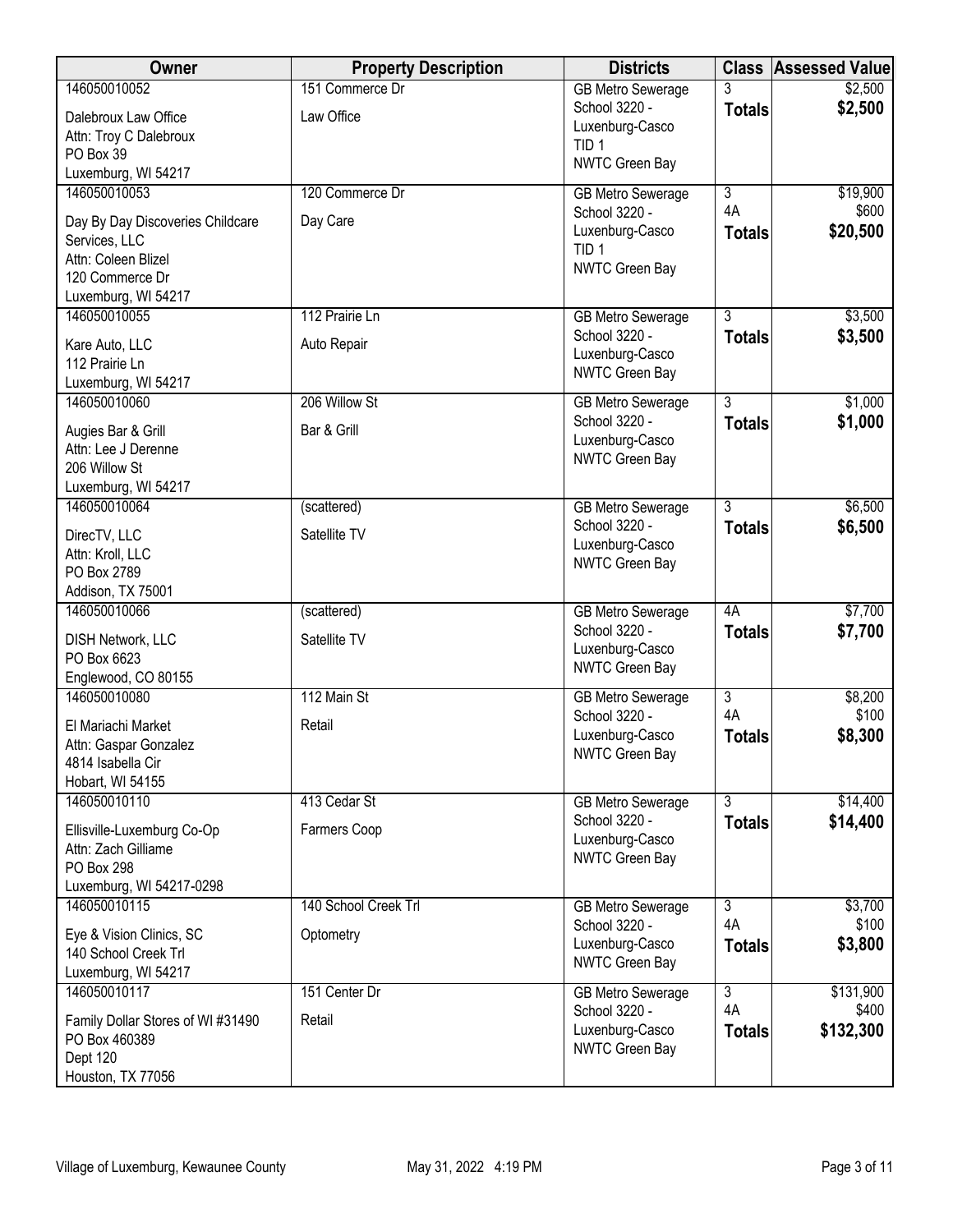| Owner                                    | <b>Property Description</b>     | <b>Districts</b>                          | <b>Class</b>         | Assessed Value |
|------------------------------------------|---------------------------------|-------------------------------------------|----------------------|----------------|
| 146050010119                             | (scattered)                     | <b>GB Metro Sewerage</b>                  | 4A                   | \$300          |
| Ferrellgas, LP                           | Retail                          | School 3220 -                             | <b>Totals</b>        | \$300          |
| d.b.a. Ferrellgas/Blue Rhino             |                                 | Luxenburg-Casco                           |                      |                |
| One Liberty Plaza                        |                                 | NWTC Green Bay                            |                      |                |
| Liberty, MO 64068                        |                                 |                                           |                      |                |
| 146050010122                             | 175 Center Dr                   | <b>GB Metro Sewerage</b>                  | $\overline{3}$       | \$2,800        |
| Filtration Services, Inc                 | <b>Filter Sales</b>             | School 3220 -                             | 4A                   | \$200          |
| 1654 Morrow St                           |                                 | Luxenburg-Casco                           | <b>Totals</b>        | \$3,000        |
| Green Bay, WI 54302                      |                                 | TID <sub>1</sub>                          |                      |                |
|                                          |                                 | NWTC Green Bay                            |                      |                |
| 146050010123                             | 142 Enterprise Rd               | <b>GB Metro Sewerage</b>                  | $\overline{3}$<br>4A | \$400<br>\$100 |
| 500 Frontier Road, LLC                   | Distribution                    | School 3220 -                             |                      | \$500          |
| PO Box 426                               |                                 | Luxenburg-Casco<br>TID <sub>1</sub>       | <b>Totals</b>        |                |
| Lannon, WI 53046                         |                                 | NWTC Green Bay                            |                      |                |
| 146050010125                             | 606 Center Dr Unit A            | <b>GB Metro Sewerage</b>                  | 3                    | \$7,600        |
|                                          |                                 | School 3220 -                             | <b>Totals</b>        | \$7,600        |
| Flowers N Gifts By Judy                  | Floral & Gift Retailer          | Luxenburg-Casco                           |                      |                |
| Attn: Judy Liebeck<br>PO Box 251         | <b>DOOMAGE ASSESSMENT</b>       | NWTC Green Bay                            |                      |                |
| Luxemburg, WI 54217-0251                 |                                 |                                           |                      |                |
| 146050010129                             | 106 Prairie Ln                  | <b>GB Metro Sewerage</b>                  | $\overline{3}$       | \$5,200        |
|                                          |                                 | School 3220 -                             | 4A                   | \$600          |
| <b>Forest Construction Co</b>            | Construction                    | Luxenburg-Casco                           | <b>Totals</b>        | \$5,800        |
| PO Box 350                               | <b>DOOMAGE ASSESSMENT</b>       | NWTC Green Bay                            |                      |                |
| Luxemburg, WI 54217<br>146050010130      | 121 Commerce Dr                 | <b>GB Metro Sewerage</b>                  | $\overline{3}$       | \$11,400       |
|                                          |                                 | School 3220 -                             | 4A                   | \$700          |
| 4 Legged Friends Veterinary Clinic, Inc. | Vet Clinic                      | Luxenburg-Casco                           | <b>Totals</b>        | \$12,100       |
| Attn: Laurie Thuecks                     |                                 | TID <sub>1</sub>                          |                      |                |
| 121 Commerce Dr                          |                                 | NWTC Green Bay                            |                      |                |
| Luxemburg, WI 54217<br>146050010131      | 143 School Creek Trl            | <b>GB Metro Sewerage</b>                  | $\overline{3}$       | \$24,300       |
|                                          |                                 | School 3220 -                             | 4A                   | \$200          |
| Helping Hearts Assisted Living, LLC      | <b>Assisted Living Facility</b> | Luxenburg-Casco                           | <b>Totals</b>        | \$24,500       |
| 143 School Creek Trl                     |                                 | NWTC Green Bay                            |                      |                |
| Luxemburg, WI 54217                      |                                 |                                           |                      |                |
| 146050010133                             | 380 Center Dr                   | <b>GB Metro Sewerage</b><br>School 3220 - | $\overline{3}$       | \$2,000        |
| Northwoods BD Restaurant Group           | Restaurant                      | Luxenburg-Casco                           | <b>Totals</b>        | \$2,000        |
| d.b.a. Subway                            | DOOMAGE ASSESSMENT              | TID <sub>1</sub>                          |                      |                |
| 380 Center Dr                            |                                 | NWTC Green Bay                            |                      |                |
| Luxemburg, WI 54217                      |                                 |                                           |                      |                |
| 146050010135                             | 418 Robin Ln                    | <b>GB Metro Sewerage</b>                  | 3<br>4A              | \$500<br>\$200 |
| GK's Car Wash, Inc                       | Car Wash                        | School 3220 -<br>Luxenburg-Casco          | <b>Totals</b>        | \$700          |
| Attn: Gary Simonar                       |                                 | NWTC Green Bay                            |                      |                |
| 1812 Charles St                          |                                 |                                           |                      |                |
| Luxemburg, WI 54217                      |                                 |                                           |                      |                |
| 146050010140                             | (scattered)                     | <b>GB Metro Sewerage</b>                  | $\overline{3}$       | \$2,000        |
| Great Lakes Coca-Cola Distribution, LLO  | Wholesale                       | School 3220 -                             | <b>Totals</b>        | \$2,000        |
| Attn: Reyes Holdings LLC                 |                                 | Luxenburg-Casco<br>TID <sub>1</sub>       |                      |                |
| 6250 N River Rd Ste 9000                 |                                 | NWTC Green Bay                            |                      |                |
| Rosemont, IL 60018                       |                                 |                                           |                      |                |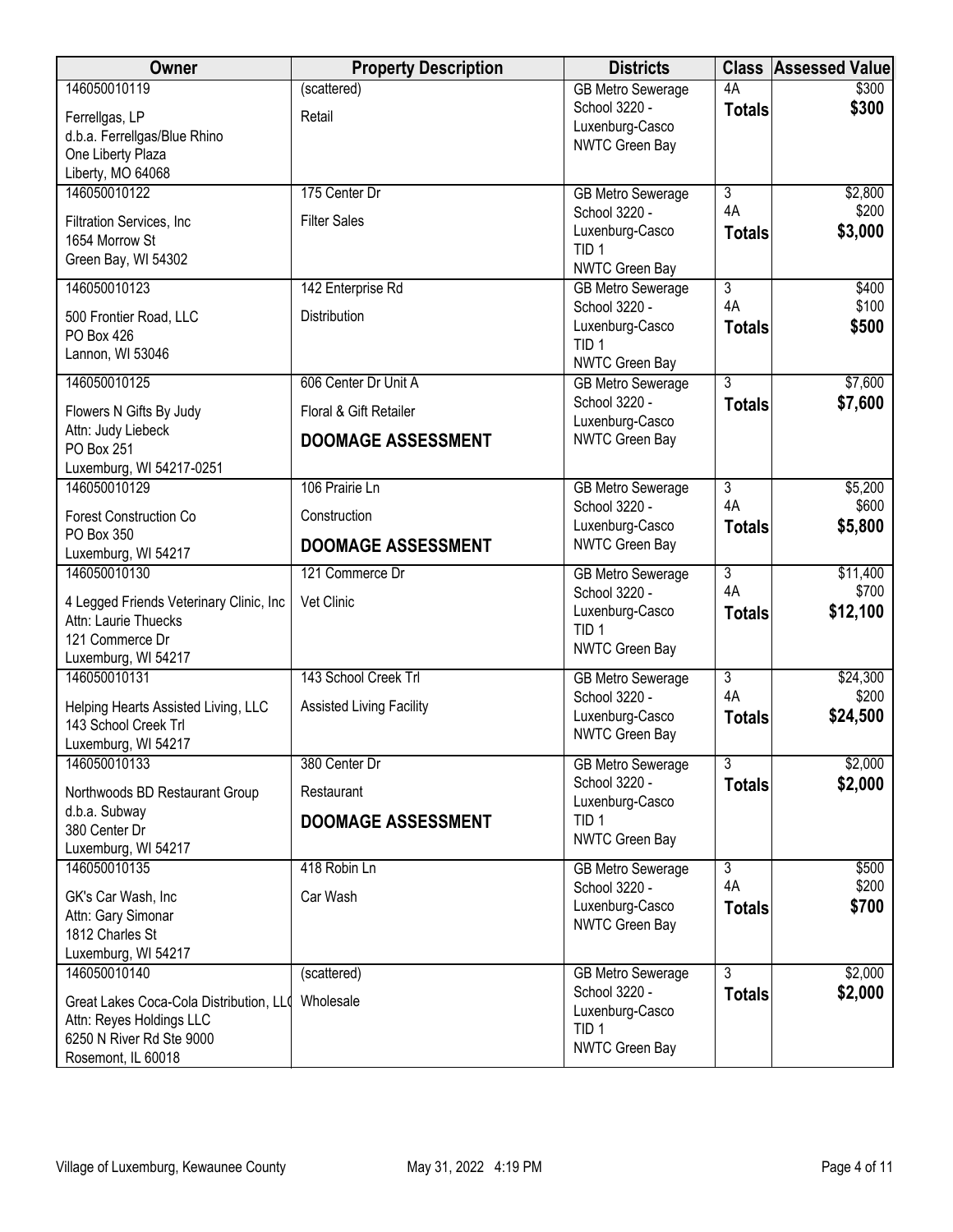| Owner                                                   | <b>Property Description</b>  | <b>Districts</b>                          | <b>Class</b>         | <b>Assessed Value</b> |
|---------------------------------------------------------|------------------------------|-------------------------------------------|----------------------|-----------------------|
| 146050010177                                            | 106 Main St                  | <b>GB Metro Sewerage</b>                  | 3                    | \$800                 |
| Fox Communities Credit Union                            | Banking                      | School 3220 -<br>Luxenburg-Casco          | 4A                   | \$1,900<br>\$2,700    |
| Attn: Accounting Department                             |                              | NWTC Green Bay                            | <b>Totals</b>        |                       |
| 3401 E Calumet St                                       |                              |                                           |                      |                       |
| Appleton, WI 54915<br>146050010179                      | 151 Center Dr                | <b>GB Metro Sewerage</b>                  | $\overline{3}$       | \$500                 |
|                                                         |                              | School 3220 -                             | <b>Totals</b>        | \$500                 |
| Hallmark Marketing Company, LLC<br>PO Box 419479-tax407 | Leasing                      | Luxenburg-Casco                           |                      |                       |
| Kansas City, MO 64141-6479                              |                              | NWTC Green Bay                            |                      |                       |
| 146050010180                                            | 378 Center Dr                | <b>GB Metro Sewerage</b>                  | $\overline{3}$       | \$1,200               |
| Harmann Studios, Inc.                                   | Photography                  | School 3220 -                             | 4A                   | \$1,000               |
| Attn: John Harmann                                      |                              | Luxenburg-Casco<br>TID <sub>1</sub>       | <b>Totals</b>        | \$2,200               |
| 1101 W Main Ave                                         | <b>DOOMAGE ASSESSMENT</b>    | NWTC Green Bay                            |                      |                       |
| De Pere, WI 54115-9345                                  |                              |                                           |                      |                       |
| 146050010183                                            | 513 Center Dr                | <b>GB Metro Sewerage</b><br>School 3220 - | $\overline{3}$<br>4A | \$800<br>\$300        |
| Quali T Screening, Inc                                  | <b>Screen Printing</b>       | Luxenburg-Casco                           | <b>Totals</b>        | \$1,100               |
| Attn: Susan Heim<br>513 Center Dr                       | <b>DOOMAGE ASSESSMENT</b>    | NWTC Green Bay                            |                      |                       |
| Luxemburg, WI 54217                                     |                              |                                           |                      |                       |
| 146050010185                                            | 413 Maria St                 | <b>GB Metro Sewerage</b>                  | $\overline{3}$       | \$1,800               |
| Luxemburg Printing                                      | Services                     | School 3220 -                             | <b>Totals</b>        | \$1,800               |
| Attn: Alan M & Sheila M Hoppe                           |                              | Luxenburg-Casco                           |                      |                       |
| 413 Maria St                                            |                              | NWTC Green Bay                            |                      |                       |
| Luxemburg, WI 54217                                     |                              |                                           |                      |                       |
| 146050010187                                            | 324 Robin Ln                 | <b>GB Metro Sewerage</b><br>School 3220 - | $\overline{3}$<br>4A | \$2,000<br>\$100      |
| Infinity Care, Inc                                      | Comm. Based Residential Fac. | Luxenburg-Casco                           | <b>Totals</b>        | \$2,100               |
| Attn: Randall VanPay<br>324 Robin Ln                    |                              | NWTC Green Bay                            |                      |                       |
| Luxemburg, WI 54217                                     |                              |                                           |                      |                       |
| 146050010234                                            | 208 Main St                  | <b>GB Metro Sewerage</b>                  | 4A                   | \$300                 |
| K-Studios, Inc                                          | Dance Studio                 | School 3220 -                             | <b>Totals</b>        | \$300                 |
| Attn: Kyle Liebeck                                      | <b>DOOMAGE ASSESSMENT</b>    | Luxenburg-Casco<br>NWTC Green Bay         |                      |                       |
| E1201 County Rd K                                       |                              |                                           |                      |                       |
| Luxemburg, WI 54217-8454<br>146050010250                | 637 Main St                  | <b>GB Metro Sewerage</b>                  | $\overline{3}$       | \$6,200               |
|                                                         |                              | School 3220 -                             | 4A                   | \$400                 |
| Kirchman Chiropractic, LLC<br>Attn: Lance Kirchman      | Chiropractic Care            | Luxenburg-Casco                           | <b>Totals</b>        | \$6,600               |
| PO Box 11                                               |                              | NWTC Green Bay                            |                      |                       |
| Luxemburg, WI 54217-0011                                |                              |                                           |                      |                       |
| 146050010270                                            | 407 Center Dr                | <b>GB Metro Sewerage</b>                  | $\overline{3}$       | \$1,700               |
| Premier Travel, LLC                                     | <b>Travel Agency</b>         | School 3220 -                             | 4A                   | \$100                 |
| Attn: Anne Kulhanek                                     |                              | Luxenburg-Casco<br>NWTC Green Bay         | <b>Totals</b>        | \$1,800               |
| 407 Center Dr                                           |                              |                                           |                      |                       |
| Luxemburg, WI 54217<br>146050010272                     | 113 N Main St                | <b>GB Metro Sewerage</b>                  | $\overline{3}$       | \$223,000             |
|                                                         |                              | School 3220 -                             | 4A                   | \$100                 |
| Kwik Trip, Inc<br>d.b.a. Kwik Trip #1141                | Gas Station/C-Store          | Luxenburg-Casco                           | <b>Totals</b>        | \$223,100             |
| 1626 Oak St                                             |                              | TID <sub>1</sub>                          |                      |                       |
| La Crosse, WI 54603                                     |                              | NWTC Green Bay                            |                      |                       |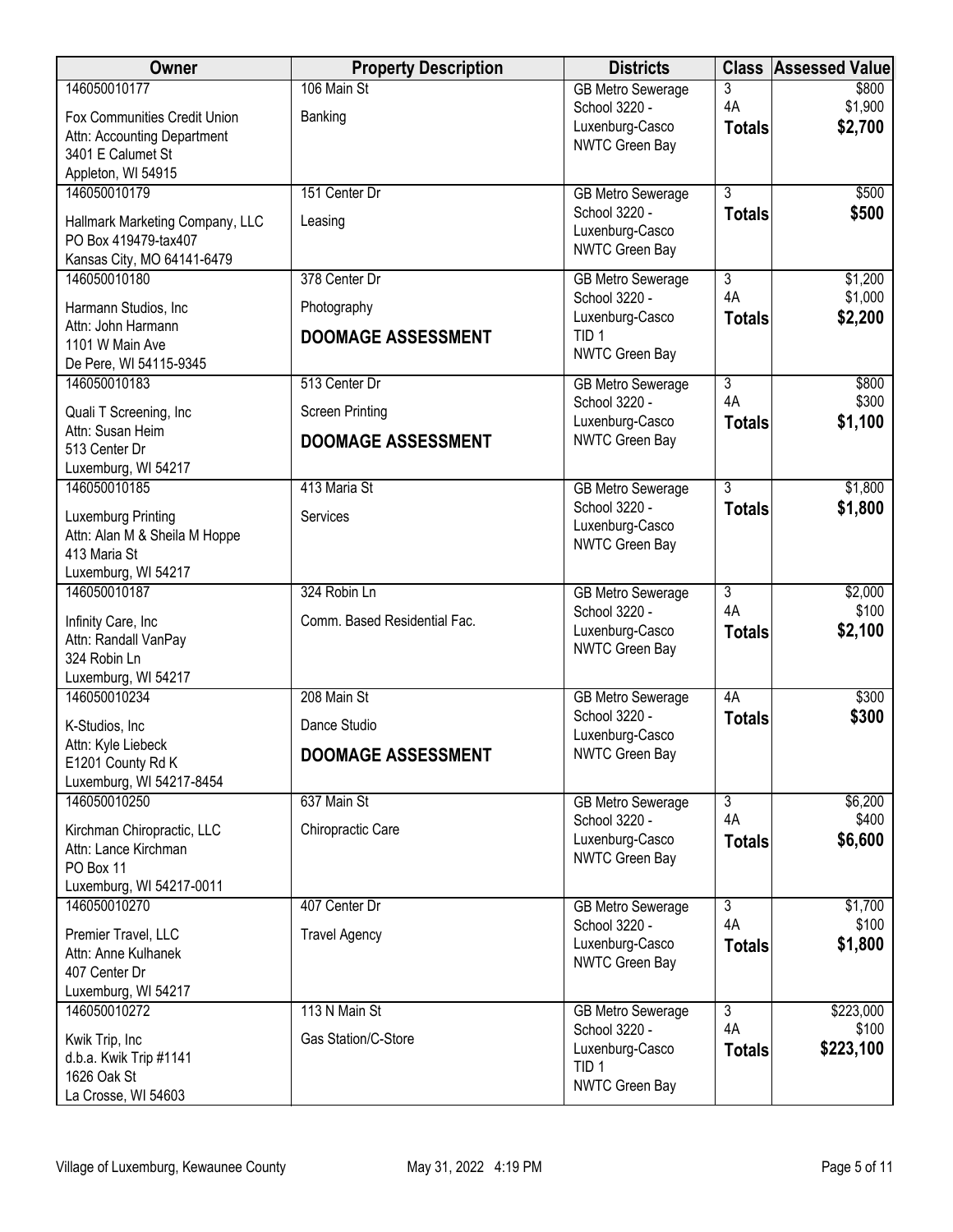| <b>Owner</b>                                     | <b>Property Description</b> | <b>Districts</b>                          |                           | <b>Class Assessed Value</b> |
|--------------------------------------------------|-----------------------------|-------------------------------------------|---------------------------|-----------------------------|
| 146050010277                                     | 119 W Center Dr             | <b>GB Metro Sewerage</b><br>School 3220 - |                           | \$1,300                     |
| LEAF Capital Funding, LLC                        | Leasing                     | Luxenburg-Casco                           | <b>Totals</b>             | \$1,300                     |
| 2005 Market St<br>FI 14                          |                             | TID <sub>1</sub>                          |                           |                             |
| Philadelphia, PA 19103-7009                      |                             | NWTC Green Bay                            |                           |                             |
| 146050010280                                     | 118 Main St                 | <b>GB Metro Sewerage</b>                  | 4A                        | \$100                       |
| Ledvina, Tim                                     | Bakery                      | School 3220 -<br>Luxenburg-Casco          | <b>Totals</b>             | \$100                       |
| d.b.a. Don's Bakery                              |                             | NWTC Green Bay                            |                           |                             |
| Attn: Tim & Jodi Ledvina<br>118 Main St          |                             |                                           |                           |                             |
| PO Box 452                                       |                             |                                           |                           |                             |
| Luxemburg, WI 54217                              |                             |                                           |                           |                             |
| 146050010285                                     | 101 Commerce Dr             | <b>GB Metro Sewerage</b><br>School 3220 - | $\overline{3}$<br>4A      | \$200<br>\$200              |
| Tim Legois, CPA,, LLC                            | CPA                         | Luxenburg-Casco                           | <b>Totals</b>             | \$400                       |
| 101 Commerce Dr<br>PO Box 309                    |                             | TID <sub>1</sub>                          |                           |                             |
| Luxemburg, WI 54217-0309                         |                             | NWTC Green Bay                            |                           |                             |
| 146050010295                                     | (scattered)                 | <b>GB Metro Sewerage</b>                  | $\overline{3}$            | \$2,700                     |
| Linde Gas & Equipment, Inc                       | Services                    | School 3220 -<br>Luxenburg-Casco          | <b>Totals</b>             | \$2,700                     |
| Attn: Tax Department                             |                             | <b>NWTC Green Bay</b>                     |                           |                             |
| 10 Riverview Dr<br>Danbury, CT 06810             |                             |                                           |                           |                             |
| 146050010320                                     | 616 Main St                 | <b>GB Metro Sewerage</b>                  | $\overline{3}$            | \$4,100                     |
| Luxemburg Bowl                                   | <b>Bowling Lane</b>         | School 3220 -                             | <b>Totals</b>             | \$4,100                     |
| Attn: Henry Deprey                               |                             | Luxenburg-Casco<br>NWTC Green Bay         |                           |                             |
| 607 Main St                                      |                             |                                           |                           |                             |
| Luxemburg, WI 54217<br>146050010350              | 913 Main St                 | <b>GB Metro Sewerage</b>                  | $\overline{3}$            | \$9,000                     |
| Luxemburg Implement Co, Inc                      | Sales & Service             | School 3220 -                             | <b>Totals</b>             | \$9,000                     |
| 913 Main St                                      |                             | Luxenburg-Casco                           |                           |                             |
| Luxemburg, WI 54217                              |                             | NWTC Green Bay                            |                           |                             |
| 146050010360                                     | 219 Cedar St                | <b>GB Metro Sewerage</b><br>School 3220 - | $\overline{3}$<br>4A      | \$300<br>\$100              |
| Luxemburg Milling Co Ltd                         | <b>Feed Mill</b>            | Luxenburg-Casco                           | <b>Totals</b>             | \$400                       |
| Attn: Bob Christoff<br>219 Cedar St              |                             | NWTC Green Bay                            |                           |                             |
| Luxemburg, WI 54217                              |                             |                                           |                           |                             |
| 146050010370                                     | 925 Main St                 | <b>GB Metro Sewerage</b>                  | $\overline{\overline{3}}$ | \$5,900                     |
| Luxemburg Motor Co                               | Repr Frm Mach               | School 3220 -<br>Luxenburg-Casco          | <b>Totals</b>             | \$5,900                     |
| 925 Main St<br>Luxemburg, WI 54217               | <b>DOOMAGE ASSESSMENT</b>   | NWTC Green Bay                            |                           |                             |
| 146050010378                                     | 125 School Creek Trl        | <b>GB Metro Sewerage</b>                  | $\overline{3}$            | \$4,900                     |
| Genja, LLC                                       | Pharmacy                    | School 3220 -<br>Luxenburg-Casco          | 4A                        | \$2,000                     |
| d.b.a. Luxemburg Pharmacy, LLC                   | <b>DOOMAGE ASSESSMENT</b>   | NWTC Green Bay                            | <b>Totals</b>             | \$6,900                     |
| 125 School Creek Trl<br>Luxemburg, WI 54217-1095 |                             |                                           |                           |                             |
| 146050010390                                     | 630 Main St                 | <b>GB Metro Sewerage</b>                  | $\overline{3}$            | \$1,800                     |
| Quadient Leasing USA, Inc                        | Leasing                     | School 3220 -                             | <b>Totals</b>             | \$1,800                     |
| Attn: Tax Dept                                   |                             | Luxenburg-Casco<br>NWTC Green Bay         |                           |                             |
| 478 Wheelers Farms Rd                            |                             |                                           |                           |                             |
| Milford, CT 06461                                |                             |                                           |                           |                             |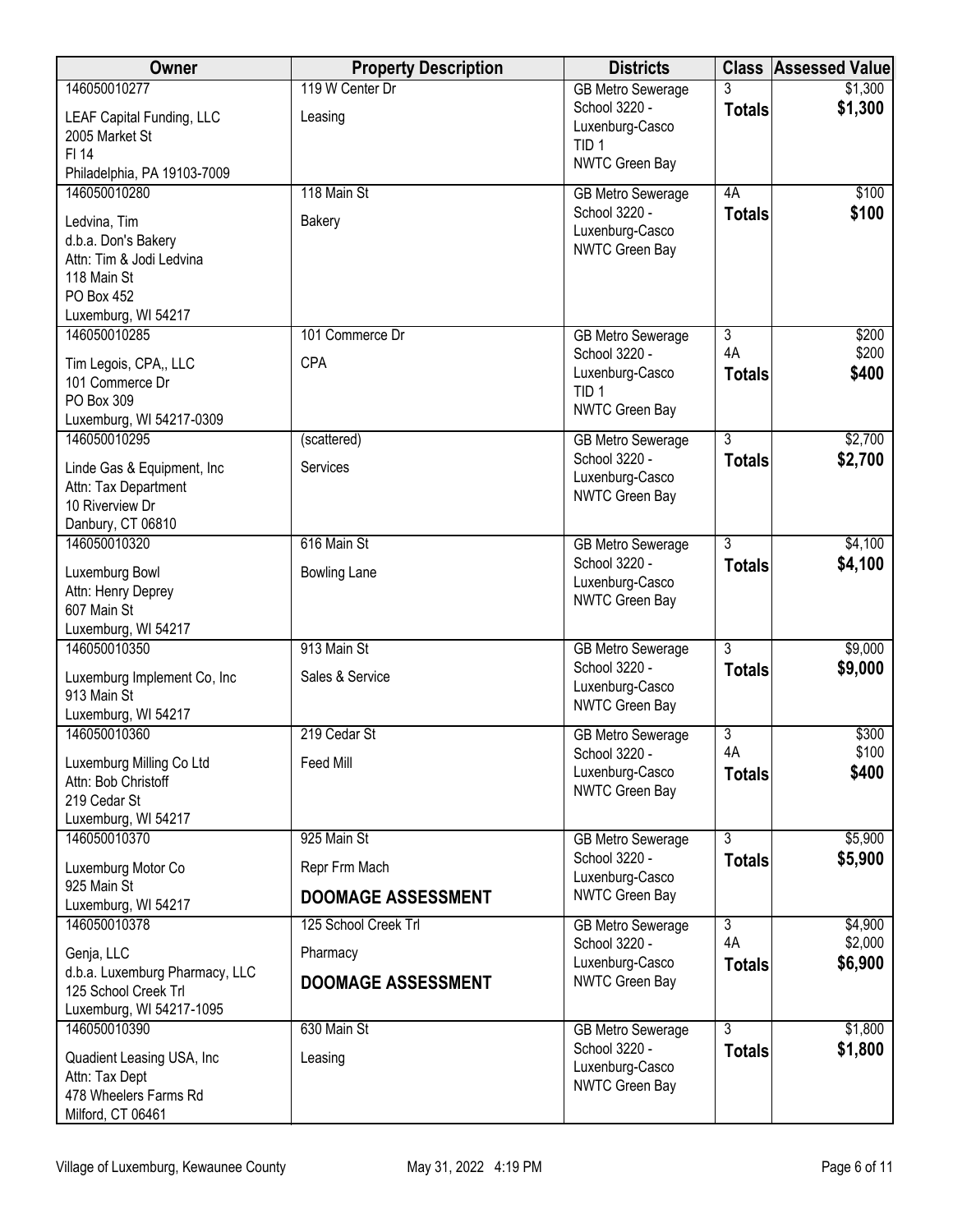| Owner                                           | <b>Property Description</b>     | <b>Districts</b>                           | <b>Class</b>                    | <b>Assessed Value</b> |
|-------------------------------------------------|---------------------------------|--------------------------------------------|---------------------------------|-----------------------|
| 146050010402<br>Lawrence Larson - LLSB, LLC     | 408 Center Dr<br>Restaurant     | <b>GB Metro Sewerage</b><br>School 3220 -  | $\overline{3}$<br>4A            | \$60,700<br>\$41,700  |
| d.b.a. McDonald's<br>1600 W Shawano Ave Ste 215 |                                 | Luxenburg-Casco<br>TID <sub>1</sub>        | <b>Totals</b>                   | \$102,400             |
| Green Bay, WI 54303                             |                                 | NWTC Green Bay                             |                                 |                       |
| 146050010404                                    | 706 Main St                     | <b>GB Metro Sewerage</b><br>School 3220 -  | 3<br>4A                         | \$10,500<br>\$500     |
| McMahons of Luxemburg                           | <b>Furniture Sales</b>          | Luxenburg-Casco                            | <b>Totals</b>                   | \$11,000              |
| Attn: Jeff Rueckl<br>PO Box 36                  |                                 | NWTC Green Bay                             |                                 |                       |
| Luxemburg, WI 54217                             |                                 |                                            |                                 |                       |
| 146050010416                                    | (scattered)                     | <b>GB Metro Sewerage</b><br>School 3220 -  | $\overline{3}$<br><b>Totals</b> | \$200<br>\$200        |
| Quadient, Inc.<br>Attn: Tax Department          | Services                        | Luxenburg-Casco                            |                                 |                       |
| 478 Wheelers Farms Rd                           |                                 | NWTC Green Bay                             |                                 |                       |
| Milford, CT 06461                               |                                 |                                            |                                 |                       |
| 146050010423                                    | 195 Center Dr Unit 101          | <b>GB Metro Sewerage</b><br>School 3220 -  | $\overline{3}$<br><b>Totals</b> | \$2,500<br>\$2,500    |
| Navitas Credit Corp<br>Attn: Property Tax       | Leasing                         | Luxenburg-Casco                            |                                 |                       |
| 303 Fellowship Rd Ste 310                       |                                 | NWTC Green Bay                             |                                 |                       |
| Mount Laurel, NJ 08054                          |                                 |                                            |                                 |                       |
| 146050010428                                    | 150 Commerce Dr                 | <b>GB Metro Sewerage</b><br>School 3220 -  | $\overline{3}$<br><b>Totals</b> | \$9,400<br>\$9,400    |
| Nick's Auto Parts<br>Attn: Mike Nicholson       | Auto Parts Sales                | Luxenburg-Casco                            |                                 |                       |
| 150 Commerce Dr                                 |                                 | TID <sub>1</sub><br>NWTC Green Bay         |                                 |                       |
| Luxemburg, WI 54217                             |                                 |                                            |                                 |                       |
| 146050010440                                    | 407 Northbrook Rd               | <b>GB Metro Sewerage</b><br>School 3220 -  | $\overline{3}$<br>4A            | \$41,800<br>\$18,900  |
| Northbrook Golf & Grill<br>Attn: Karen Mleziva  | Country Club                    | Luxenburg-Casco                            | <b>Totals</b>                   | \$60,700              |
| PO Box 238                                      | <b>DOOMAGE ASSESSMENT</b>       | NWTC Green Bay                             |                                 |                       |
| Luxemburg, WI 54217-0238                        |                                 |                                            |                                 |                       |
| 146050010450                                    | 409 Third St                    | <b>GB Metro Sewerage</b><br>School 3220 -  | $\overline{3}$<br><b>Totals</b> | \$18,500<br>\$18,500  |
| Sycamore Logge<br>409 Third St                  | <b>Assisted Living Facility</b> | Luxenburg-Casco                            |                                 |                       |
| Luxemburg, WI 54217                             |                                 | TID <sub>1</sub>                           |                                 |                       |
| 146050010458                                    | 107 Main St                     | NWTC Green Bay<br><b>GB Metro Sewerage</b> | 3                               | \$1,300               |
| Main Stop 2 Bay Petro, LLC                      | Conv Mart                       | School 3220 -                              | <b>Totals</b>                   | \$1,300               |
| d.b.a. Convenience Store                        |                                 | Luxenburg-Casco<br>NWTC Green Bay          |                                 |                       |
| Attn: Boulanger, Kurt<br>4030 Champeau Rd       |                                 |                                            |                                 |                       |
| New Franken, WI 54229                           |                                 |                                            |                                 |                       |
| 146050010460                                    | 1330 Main St                    | <b>GB Metro Sewerage</b>                   | 3                               | \$2,300               |
| The Rose Beauty Salon                           | Salon                           | School 3220 -<br>Luxenburg-Casco           | <b>Totals</b>                   | \$2,300               |
| Attn: Barbara Phillips<br>1330 Main St          | DOOMAGE ASSESSMENT              | NWTC Green Bay                             |                                 |                       |
| Luxemburg, WI 54217                             |                                 |                                            |                                 |                       |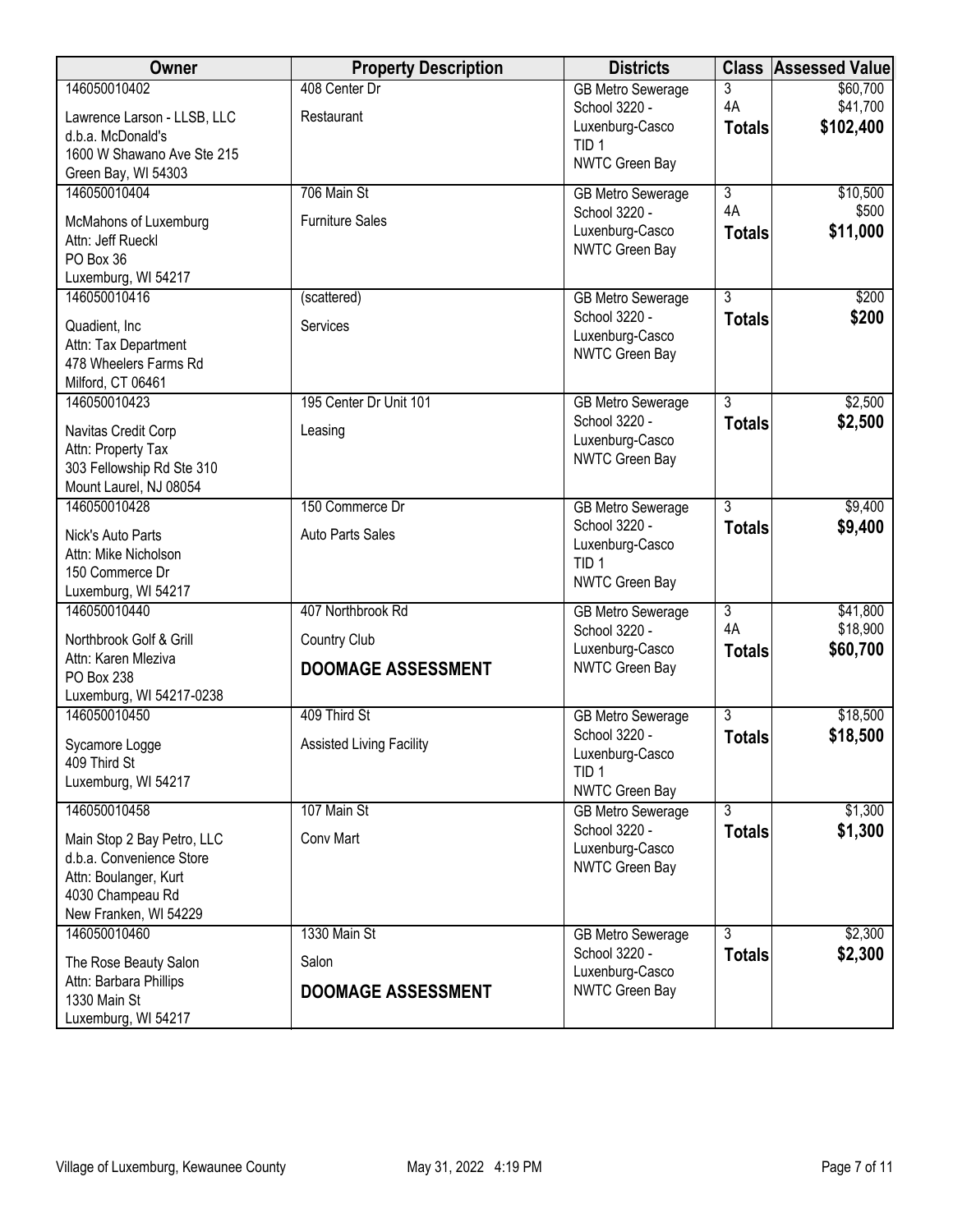| Owner                                         | <b>Property Description</b>           | <b>Districts</b>                          | <b>Class</b>         | <b>Assessed Value</b> |
|-----------------------------------------------|---------------------------------------|-------------------------------------------|----------------------|-----------------------|
| 146050010467                                  | 151 Commerce Dr                       | <b>GB Metro Sewerage</b>                  |                      | \$600                 |
| Pitney Bowes Global Financial Services        | Leasing                               | School 3220 -<br>Luxenburg-Casco          | <b>Totals</b>        | \$600                 |
| LLC                                           |                                       | TID <sub>1</sub>                          |                      |                       |
| 600 N Westshore Bvld                          |                                       | NWTC Green Bay                            |                      |                       |
| Ste 810<br>Tampa, FL 33609                    |                                       |                                           |                      |                       |
| 146050010468                                  | 105 School Creek Trl                  | <b>GB Metro Sewerage</b>                  | 3                    | \$700                 |
|                                               |                                       | School 3220 -                             | <b>Totals</b>        | \$700                 |
| Pitney Bowes Global Financial Services<br>LLC | Leasing                               | Luxenburg-Casco                           |                      |                       |
| 600 N Westshore Blvd                          |                                       | NWTC Green Bay                            |                      |                       |
| Ste 810                                       |                                       |                                           |                      |                       |
| Tampa, FL 33609                               |                                       |                                           |                      |                       |
| 146050010471                                  | 612 Main St                           | <b>GB Metro Sewerage</b>                  | $\overline{3}$       | \$3,200               |
| Ponytails on Main                             | Salon                                 | School 3220 -                             | 4A                   | \$1,200               |
| Attn: Brooke Bredael                          | <b>DOOMAGE ASSESSMENT</b>             | Luxenburg-Casco<br>NWTC Green Bay         | <b>Totals</b>        | \$4,400               |
| 612 Main St                                   |                                       |                                           |                      |                       |
| Luxemburg, WI 54217<br>146050010473           | 630 Main St                           |                                           | $\overline{3}$       |                       |
|                                               |                                       | <b>GB Metro Sewerage</b><br>School 3220 - | <b>Totals</b>        | \$10,500<br>\$10,500  |
| Raymond James Financial Services              | <b>Financial Planning/Investments</b> | Luxenburg-Casco                           |                      |                       |
| 630 Main St<br>Luxemburg, WI 54217            |                                       | NWTC Green Bay                            |                      |                       |
| 146050010474                                  | 602 Center Dr                         | <b>GB Metro Sewerage</b>                  | 4A                   | \$200                 |
|                                               |                                       | School 3220 -                             | <b>Totals</b>        | \$200                 |
| Redbox Automated Retail, LLC<br>PO Box 72210  | <b>DVD/Game Rental</b>                | Luxenburg-Casco                           |                      |                       |
| Phoenix, AZ 85050                             |                                       | TID <sub>1</sub>                          |                      |                       |
|                                               | 105 School Creek Trl                  | NWTC Green Bay                            | $\overline{3}$       |                       |
| 146050010476                                  |                                       | <b>GB</b> Metro Sewerage<br>School 3220 - | 4A                   | \$172,500<br>\$100    |
| Rice Engineering, Inc                         | Engineering                           | Luxenburg-Casco                           | <b>Totals</b>        | \$172,600             |
| 105 School Creek Trl<br>Luxemburg, WI 54217   |                                       | NWTC Green Bay                            |                      |                       |
| 146050010477                                  | 715 Frontier Rd                       | <b>GB Metro Sewerage</b>                  | $\overline{3}$       | \$5,400               |
|                                               |                                       | School 3220 -                             | 4A                   | \$400                 |
| Rio Creek Feed Mill<br>Attn: Jerry Barta      | Feed Mill                             | Luxenburg-Casco                           | <b>Totals</b>        | \$5,800               |
| N7295 Feed Mill Ln                            |                                       | TID <sub>1</sub>                          |                      |                       |
| Algoma, WI 54201                              |                                       | NWTC Green Bay                            |                      |                       |
| 146050010479                                  | 1501 Main St                          | GB Metro Sewerage                         | $\overline{3}$       | \$1,000               |
| Rocky's Appliance                             | Sales & Service                       | School 3220 -                             | <b>Totals</b>        | \$1,000               |
| Attn: Gary L Romuald                          |                                       | Luxenburg-Casco<br>NWTC Green Bay         |                      |                       |
| 1501 Main St                                  |                                       |                                           |                      |                       |
| Luxemburg, WI 54217                           | 312 Center Dr                         |                                           |                      |                       |
| 146050010486                                  |                                       | <b>GB Metro Sewerage</b><br>School 3220 - | $\overline{3}$<br>4A | \$7,400<br>\$200      |
| Rose's Family Restaurant                      | Restaurant                            | Luxenburg-Casco                           | <b>Totals</b>        | \$7,600               |
| Attn: Gaspar Gonzalez<br>4814 Isabella Cir    |                                       | TID <sub>1</sub>                          |                      |                       |
| Oneida, WI 54155                              |                                       | NWTC Green Bay                            |                      |                       |
| 146050010540                                  | 1625 Main St                          | <b>GB Metro Sewerage</b>                  | $\overline{3}$       | \$1,100               |
| The Fill-In Station                           | Restaurant                            | School 3220 -                             | 4A                   | \$800                 |
| Attn: Dale Simonar                            |                                       | Luxenburg-Casco                           | <b>Totals</b>        | \$1,900               |
| 1625 Main St                                  | <b>DOOMAGE ASSESSMENT</b>             | NWTC Green Bay                            |                      |                       |
| Luxemburg, WI 54217                           |                                       |                                           |                      |                       |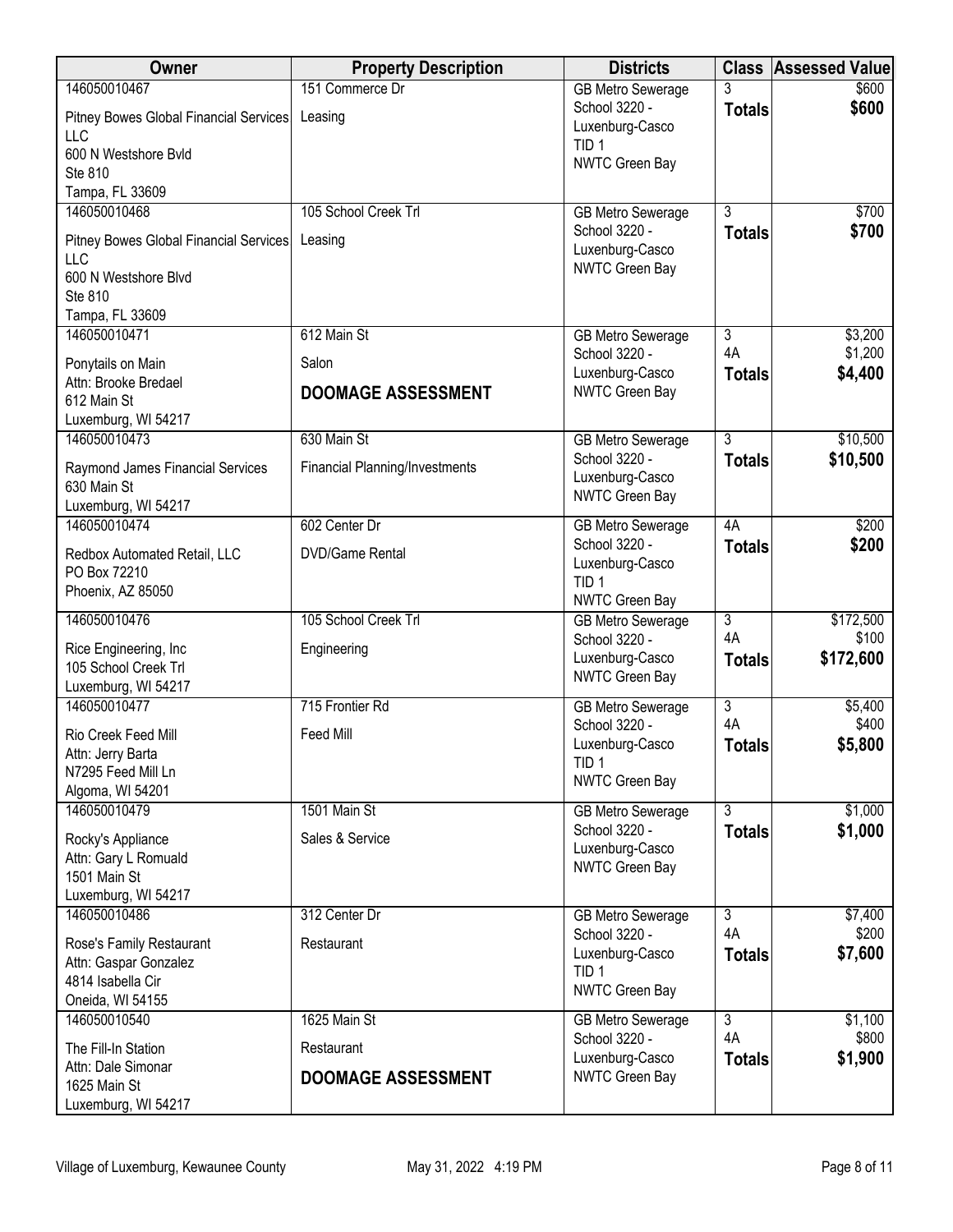| Owner                                      | <b>Property Description</b>  | <b>Districts</b>                          | <b>Class</b>                    | <b>Assessed Value</b> |
|--------------------------------------------|------------------------------|-------------------------------------------|---------------------------------|-----------------------|
| 146050010542                               | 420 Haven Ln                 | <b>GB Metro Sewerage</b>                  | 3                               | \$2,600               |
| Lemens Water Care, Inc                     | <b>Water Treatment</b>       | School 3220 -<br>Luxenburg-Casco          | 4A                              | \$500<br>\$3,100      |
| Attn: James Simonar                        |                              | TID <sub>1</sub>                          | <b>Totals</b>                   |                       |
| PO Box 234<br>Luxemburg, WI 54217          |                              | NWTC Green Bay                            |                                 |                       |
| 146050010543                               | 1513 Main St                 | <b>GB Metro Sewerage</b>                  | $\overline{3}$                  | \$1,400               |
|                                            |                              | School 3220 -                             | 4A                              | \$200                 |
| Lee's Sports, Inc<br>Attn: Lee Simonar     | Retail                       | Luxenburg-Casco                           | <b>Totals</b>                   | \$1,600               |
| 1513 Main St                               |                              | NWTC Green Bay                            |                                 |                       |
| Luxemburg, WI 54217                        |                              |                                           |                                 |                       |
| 146050010544                               | 713 Main St                  | <b>GB Metro Sewerage</b>                  | 4A                              | \$200                 |
| Luxemburg Pet Grooming, LLC                | Pet Grooming                 | School 3220 -                             | <b>Totals</b>                   | \$200                 |
| Attn: Richard R Simonar                    |                              | Luxenburg-Casco<br>NWTC Green Bay         |                                 |                       |
| PO Box 202                                 |                              |                                           |                                 |                       |
| Luxemburg, WI 54217-0202<br>146050010545   | 1507 Main St                 | <b>GB Metro Sewerage</b>                  | $\overline{3}$                  | \$5,100               |
|                                            |                              | School 3220 -                             | 4A                              | \$200                 |
| Simonar Service, Inc<br>Attn: Dale Simonar | <b>Tire Sales</b>            | Luxenburg-Casco                           | <b>Totals</b>                   | \$5,300               |
| 1507 Main St                               |                              | NWTC Green Bay                            |                                 |                       |
| Luxemburg, WI 54217                        |                              |                                           |                                 |                       |
| 146050010546                               | 1625 Main St                 | <b>GB Metro Sewerage</b>                  | $\overline{3}$                  | \$30,800              |
| Simonar's Shell, LLC                       | Minimart                     | School 3220 -                             | 4A                              | \$100                 |
| Attn: Dale Simonar                         |                              | Luxenburg-Casco<br>NWTC Green Bay         | <b>Totals</b>                   | \$30,900              |
| 1625 Main St                               |                              |                                           |                                 |                       |
| Luxemburg, WI 54217<br>146050010547        | 1601 Main St                 | <b>GB Metro Sewerage</b>                  | $\overline{3}$                  | \$1,900               |
|                                            |                              | School 3220 -                             | 4A                              | \$300                 |
| Simonar Sports, Inc<br>1601 Main St        | <b>Rec Vehicle Sales</b>     | Luxenburg-Casco                           | <b>Totals</b>                   | \$2,200               |
| Luxemburg, WI 54217                        |                              | NWTC Green Bay                            |                                 |                       |
| 146050010550                               | 130 Commerce Dr              | <b>GB Metro Sewerage</b>                  | $\overline{3}$                  | \$600                 |
| Shelli Neubauer                            | Pet Grooming                 | School 3220 -                             | 4A                              | \$100                 |
| d.b.a. A Spa For Paws                      |                              | Luxenburg-Casco                           | <b>Totals</b>                   | \$700                 |
| 130 Commerce Dr                            |                              | TID <sub>1</sub><br>NWTC Green Bay        |                                 |                       |
| Luxemburg, WI 54217                        |                              |                                           |                                 |                       |
| 146050010551                               | 307 Cedar St                 | <b>GB Metro Sewerage</b><br>School 3220 - | $\overline{3}$<br><b>Totals</b> | \$200<br>\$200        |
| Spartan Construction                       | Install Farm Equip           | Luxenburg-Casco                           |                                 |                       |
| Attn: Daniel R Glander<br>307 Cedar St     | <b>DOOMAGE ASSESSMENT</b>    | NWTC Green Bay                            |                                 |                       |
| Luxemburg, WI 54217                        |                              |                                           |                                 |                       |
| 146050010553                               | 119 W Center Dr              | <b>GB Metro Sewerage</b>                  | $\overline{3}$                  | \$300                 |
| Stahl Electric, Inc.                       | <b>Electrical Contractor</b> | School 3220 -                             | <b>Totals</b>                   | \$300                 |
| Attn: Ronald Stahl                         |                              | Luxenburg-Casco<br>TID <sub>1</sub>       |                                 |                       |
| 807 Ralph St                               |                              | NWTC Green Bay                            |                                 |                       |
| Luxemburg, WI 54217                        |                              |                                           |                                 |                       |
| 146050010570                               | 602 Center Dr                | <b>GB Metro Sewerage</b><br>School 3220 - | $\overline{3}$<br>4A            | \$131,000<br>\$100    |
| Stodola Bros IGA #858                      | Retail Grocery               | Luxenburg-Casco                           | <b>Totals</b>                   | \$131,100             |
| Attn: Alex Stodola<br>PO Box 159           |                              | TID <sub>1</sub>                          |                                 |                       |
| Luxemburg, WI 54217-0159                   |                              | NWTC Green Bay                            |                                 |                       |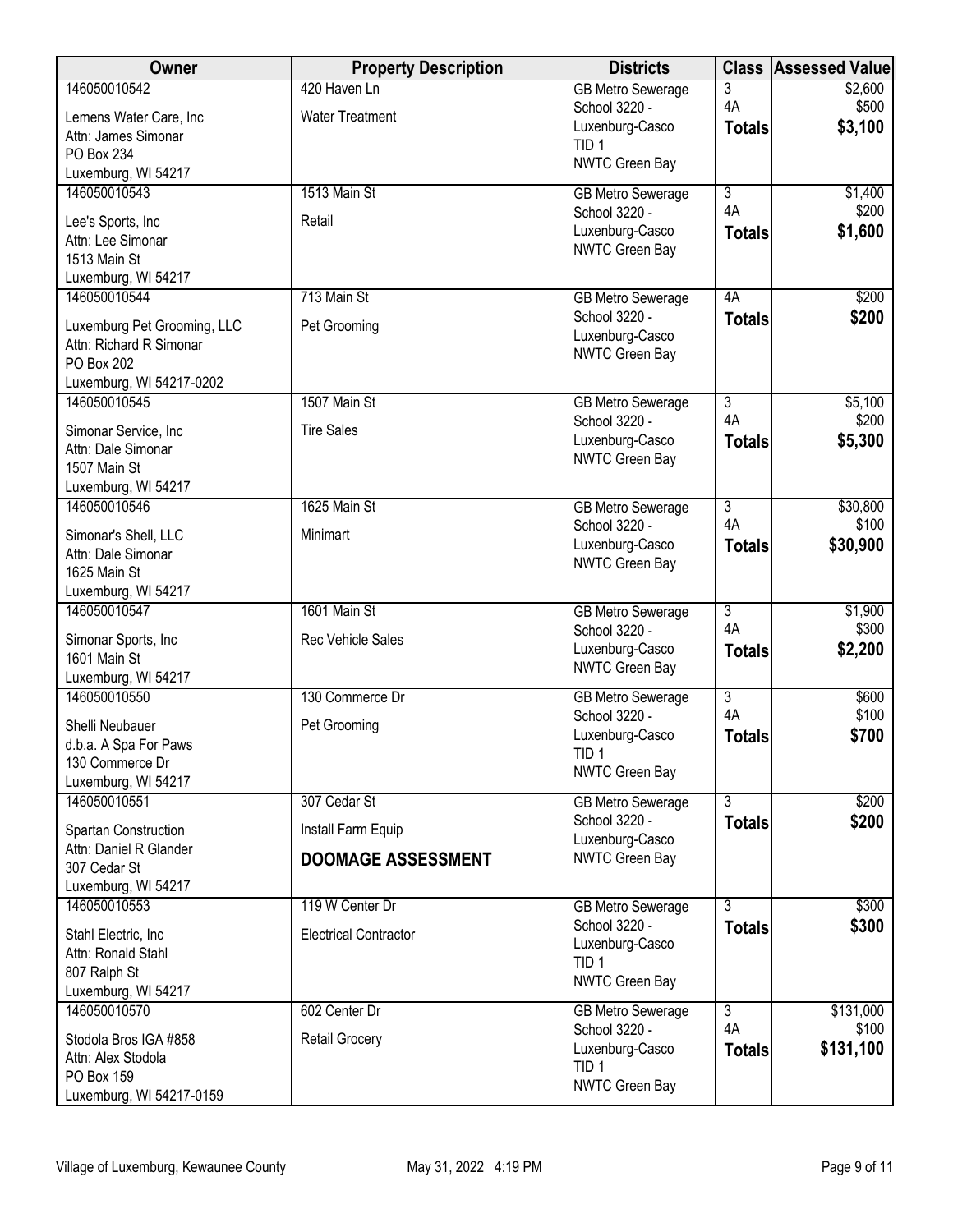| <b>Owner</b>                                                | <b>Property Description</b>           | <b>Districts</b>                          | <b>Class</b>        | <b>Assessed Value</b> |
|-------------------------------------------------------------|---------------------------------------|-------------------------------------------|---------------------|-----------------------|
| 146050010573                                                | 101 School Creek Trl                  | <b>GB Metro Sewerage</b>                  | 3                   | \$155,200             |
| St Vincent Hospital                                         | <b>Medical Services</b>               | School 3220 -<br>Luxenburg-Casco          | 4A<br><b>Totals</b> | \$4,400<br>\$159,600  |
| d.b.a. Prevea Health                                        |                                       | NWTC Green Bay                            |                     |                       |
| PO Box 19070                                                |                                       |                                           |                     |                       |
| Green Bay, WI 54307-9070<br>146050010574                    | 112 Fourth St                         | <b>GB Metro Sewerage</b>                  | $\overline{3}$      | \$100                 |
|                                                             |                                       | School 3220 -                             | <b>Totals</b>       | \$100                 |
| St Vincent Hospital                                         | <b>Medical Services</b>               | Luxenburg-Casco                           |                     |                       |
| d.b.a. Prevea Health                                        |                                       | NWTC Green Bay                            |                     |                       |
| PO Box 19070                                                |                                       |                                           |                     |                       |
| Green Bay, WI 54307-9070<br>146050010577                    | 210 Main St                           |                                           | $\overline{3}$      | \$4,600               |
|                                                             |                                       | <b>GB Metro Sewerage</b><br>School 3220 - | <b>Totals</b>       | \$4,600               |
| Gail Thiry Financial, LLC                                   | <b>Financial Planning/Investments</b> | Luxenburg-Casco                           |                     |                       |
| Attn: Gail Thiry                                            |                                       | NWTC Green Bay                            |                     |                       |
| PO Box 6                                                    |                                       |                                           |                     |                       |
| Luxemburg, WI 54217-0006<br>146050010580                    | 513 Main St                           |                                           | $\overline{3}$      | \$200                 |
|                                                             |                                       | <b>GB Metro Sewerage</b><br>School 3220 - | 4A                  | \$100                 |
| Al Tlachac Barbershop                                       | <b>Barber Shop</b>                    | Luxenburg-Casco                           | <b>Totals</b>       | \$300                 |
| Attn: Allen Tlachac                                         |                                       | NWTC Green Bay                            |                     |                       |
| PO Box 94<br>Luxemburg, WI 54217-0094                       |                                       |                                           |                     |                       |
| 146050010582                                                | 940 Main St                           | <b>GB Metro Sewerage</b>                  | $\overline{3}$      | \$1,800               |
|                                                             |                                       | School 3220 -                             | 4A                  | \$100                 |
| Ultimate Air, Inc<br>940 Main St                            | <b>HVAC</b>                           | Luxenburg-Casco                           | <b>Totals</b>       | \$1,900               |
| Luxemburg, WI 54217-1381                                    |                                       | NWTC Green Bay                            |                     |                       |
| 146050010584                                                | 120 Commerce Dr                       | <b>GB Metro Sewerage</b>                  | $\overline{3}$      | \$1,300               |
|                                                             |                                       | School 3220 -                             | <b>Totals</b>       | \$1,300               |
| <b>US Bank National Association</b><br>1310 Madrid St # 100 | Leasing                               | Luxenburg-Casco                           |                     |                       |
| Marshall, MN 56258                                          |                                       | TID <sub>1</sub>                          |                     |                       |
|                                                             |                                       | NWTC Green Bay                            |                     |                       |
| 146050010585                                                | 105 School Creek Trl                  | <b>GB Metro Sewerage</b><br>School 3220 - | $\overline{3}$      | \$8,600               |
| <b>US Bank National Association</b>                         | Leasing                               | Luxenburg-Casco                           | <b>Totals</b>       | \$8,600               |
| 1310 Madrid St # 100                                        |                                       | <b>NWTC Green Bay</b>                     |                     |                       |
| Marshall, MN 56258                                          |                                       |                                           |                     |                       |
| 146050010590                                                | 506 Center Dr                         | GB Metro Sewerage<br>School 3220 -        | $\overline{3}$      | \$11,200              |
| Van Drisse Insurance Agency, Inc                            | <b>Insurance Sales</b>                | Luxenburg-Casco                           | <b>Totals</b>       | \$11,200              |
| Attn: Gary Van Drisse                                       |                                       | NWTC Green Bay                            |                     |                       |
| <b>PO Box 100</b>                                           |                                       |                                           |                     |                       |
| Luxemburg, WI 54217<br>146050010595                         | 150 Commerce Dr                       |                                           | 4A                  | \$54,500              |
|                                                             |                                       | <b>GB Metro Sewerage</b><br>School 3220 - | <b>Totals</b>       | \$54,500              |
| VB-S1 Assets, LLC                                           | Tower Aggregator                      | Luxenburg-Casco                           |                     |                       |
| Attn: Ryan PTS Dept 850                                     |                                       | TID <sub>1</sub>                          |                     |                       |
| PO Box 460169                                               |                                       | NWTC Green Bay                            |                     |                       |
| Houston, TX 77056<br>146050010604                           | 412 Center Dr                         | <b>GB Metro Sewerage</b>                  | $\overline{3}$      | \$600                 |
|                                                             |                                       | School 3220 -                             | 4A                  | \$500                 |
| Bay Port Express, LLC                                       | Conv Mart                             | Luxenburg-Casco                           | <b>Totals</b>       | \$1,100               |
| Attn: Dev Bhusal & Buddhi Subedi<br>4127 Champion Rd        | <b>DOOMAGE ASSESSMENT</b>             | TID <sub>1</sub>                          |                     |                       |
| Green Bay, WI 54311-9721                                    |                                       | NWTC Green Bay                            |                     |                       |